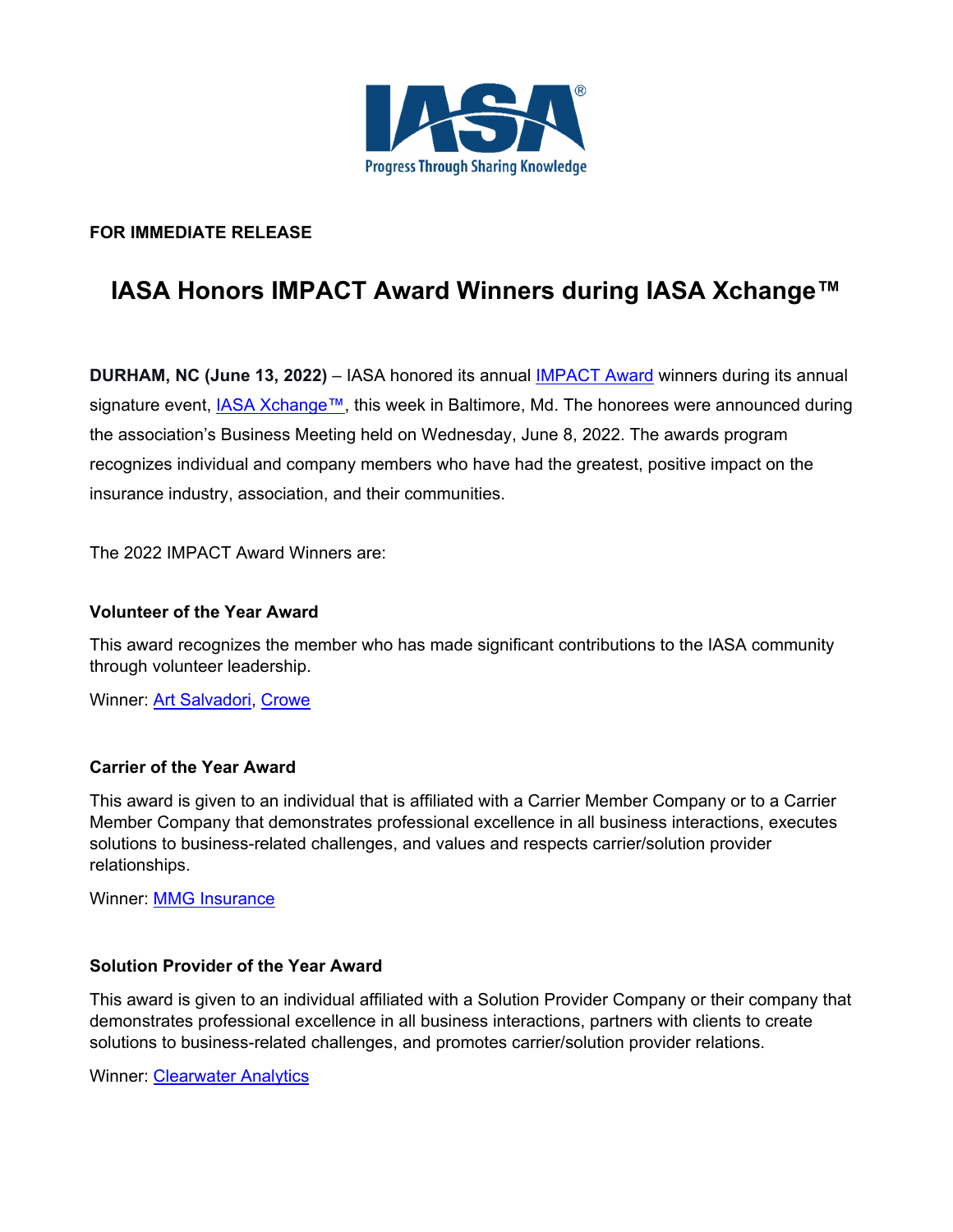## **Diversity, Equity, & Inclusion Award**

This award celebrates the efforts and accomplishments of insurance industry professionals who work to promote a more diverse workforce. Awardees are individuals or entities/companies who have demonstrated a commitment to practicing DE&I principles in their initiatives and practices.

Winner: Kristin Dorm, One America

### **Chapter Merit Award**

This award recognizes chapters that, even during the most challenging times, demonstrated a commitment to provide unwavering professional support to the IASA membership. Selection is based on key chapter performance criteria that align with the IASA Chapter Engagement Strategy.

Winner: Carolinas Chapter Winner: Central Illinois Chapter Winner: Show-Me Chapter Winner: Southwestern Ohio Chapter Winner: Wisconsin Chapter Winner: Northeastern Chapter Winner: Land O'Lakes Chapter Winner: Midwest Chapter Winner: Utah Chapter

## **Board Chair Award**

This award is personally selected by the Board Chair each year based on the yearlong contributions and positive impact by a member on the association, industry, and fellow members, if the Board Chair determines there is a worthy candidate during their year as Chair. This year, Board Chair Scott McEntee awarded the Board Chair Award to the IASA Staff.

Winner: Tricia Stillman, education programs director

Winner: Gina Jolly, digital education director

Winner: Kelli Bohannan, member engagement director

Winner: Emily LaSalle, member engagement coordinator

Winner: Holly Dotson, chapter engagement coordinator

Winner: James Jenkins, strategic partnerships director

Winner: Tracey Gould, marketing communications director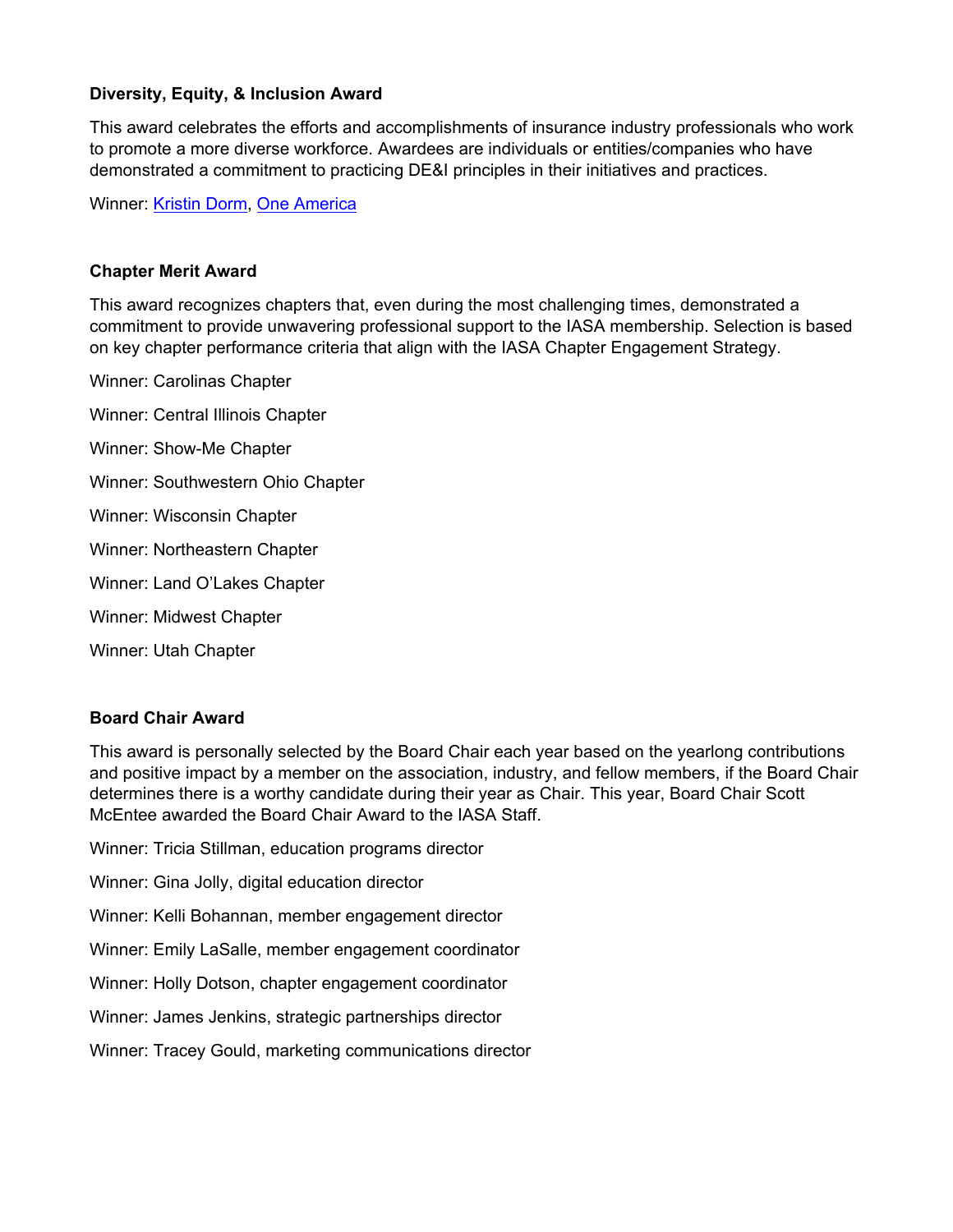"I am immensely proud of the great work the IMPACT Award winners accomplished over the past year in pursuit of their individual mission," stated IASA CEO Kerry Crockett, MBA, CAE, CMP Fellow, DES. "These member companies and individuals embody the mission, vision, and values that IASA is based upon, and their efforts are making a great difference in the insurance industry."

Nominations for the 2023 IMPACT Awards will be scheduled in early 2023. For more information, please visit the IASA IMPACT Awards website.

#### **About IASA IMPACT Awards**

Each year, IASA recognizes individuals and/or companies who have positively impacted the insurance industry. In 2022, three new awards were introduced to members, including: Carrier of the Year, Solution Provider of the Year, and the DE&I Award. Also introduced was the Chapter Merit Award, recognizing chapters that provided unwavering professional support to the IASA membership. All awards are merit-based and awarded based on their positive impact on and commitment to the insurance industry. Nominees are submitted by members and non-members; however, only member companies and individuals are eligible to win. Nominations are reviewed by IASA's Awards Committee and approved by the Board of Directors. Prior honorees are not eligible to win. The awards are presented in-person during IASA's annual, signature event, IASA Xchange™, which was held this year on June 8 in Baltimore, Md., at the Baltimore Convention Center. Learn more about the awards program here.

#### **About IASA Xchange™**

IASA's national, annual signature educational-rich event attracts an estimated 1,000 members and industry partners each year. The conference is filled with CPE-eligible content, inspiring keynote speakers, workshops, tradeshow, networking, social events, and IASA business and ceremonial meetings. Two times per year, a smaller version of the event is held virtually as IASA Xchange™ lite, providing engaging professional development opportunities for members -- reaching them wherever they are. For more information, visit the event website.

#### **About IASA**

For almost 100 years, IASA -- a non-profit  $501(c)(3)$  -- has served as the trusted source for knowledge and innovation that guides the community of insurance professionals. As the voice of the insurance